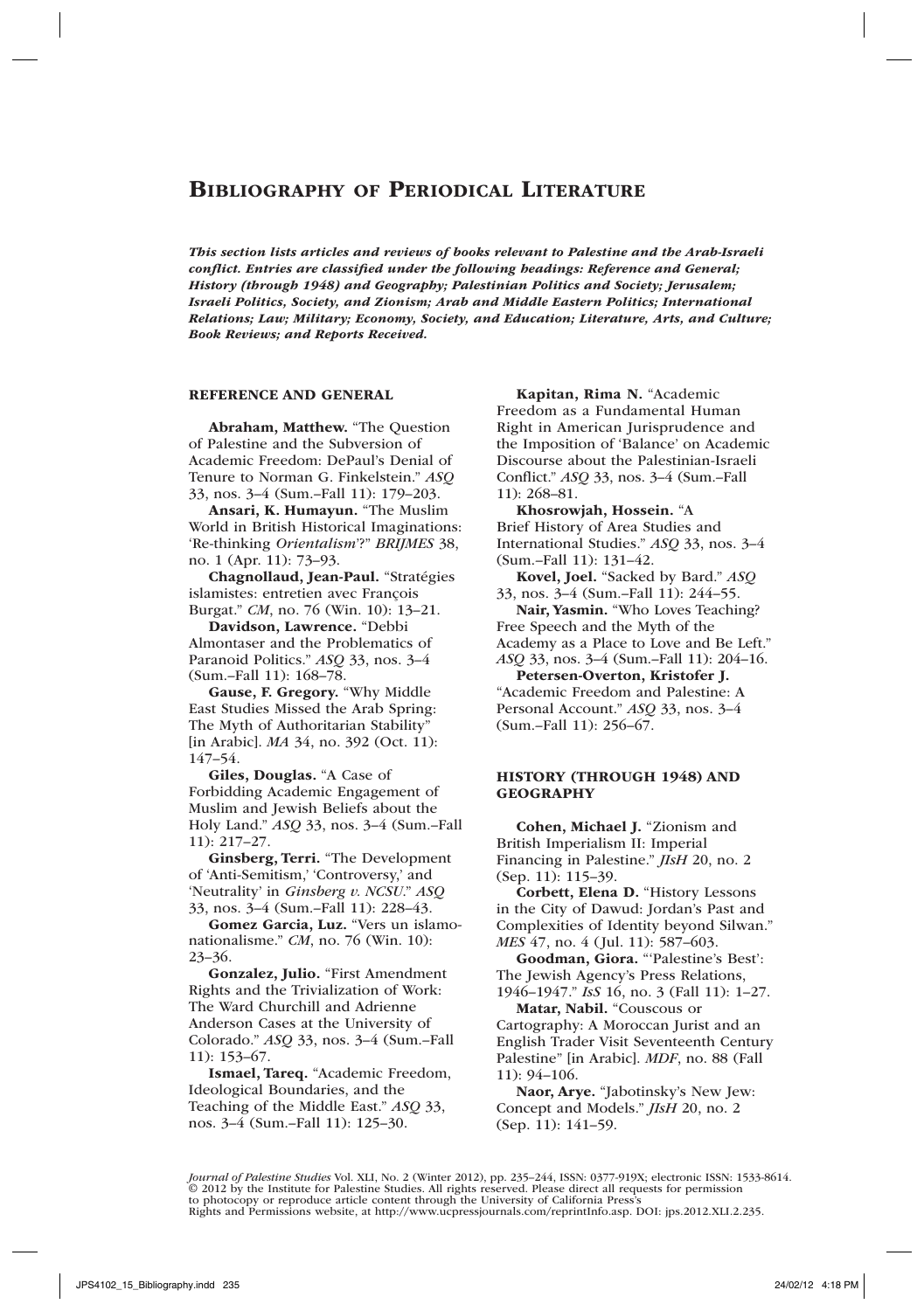Owen, Roger. "British and French Military Intelligence in Syria and Palestine, 1914–1918: Myths and Reality." *BRIJMES* 38, no. 1 (Apr. 11): 1–6.

Radai, Itamar. "Qatamon, 1948: The Fall of a Neighborhood." *JQ*, no. 46 (Sum. 11): 6–14.

# Palestinian Politics and **SOCIETY**

Abu Fakhr, Sakr. "Yassine El-Hafez: A Biography" [in Arabic]. *MDF*, no. 88 (Fall 11): 138–46.

Chahine, Khalil. "The Palestinians: Awaiting the Exposure of the 'Battle of September' and Its Ramifications" [in Arabic]. *MDF*, no. 88 (Fall 11): 187–203.

Der Matossian, Bedross. "The Armenians of Palestine 1918–48." *Journal of Palestine Studies* 161, no. 1 (Autumn 2011): 24–44.

Eshnaiwer, Raed. "23 ans après sa création... où va le Hamas?" *CM*, no. 76 (Win. 10): 64–70.

Greenstein, Ran. "A Palestinian Revolutionary: Jabra Nicola and the Radical Left." *JQ*, no. 46 (Sum. 11): 32–48.

Hamdan, Abel Majeed. "Secularism in the Middle East, Palestine as an Example." *CSSAME* 31, no. 1 (11): 120–23.

Harker, Christopher. "On (Not) Forgetting Families: Family Spaces and Spacings in Birzeit, Palestine." *Environment and Planning* 42, no. 11 (Nov. 10): 2624–39.

Heacock, Roger. "La révolution arabe de 2011 et son printemps palestinien." *CM*, no. 77 (Spr. 11): 131–37.

\_\_\_\_\_. "Les relations inter-palestiniennes au temps mort." *CM*, no. 76 (Win. 10): 51–61.

Al-Hout, Bayan N. "Evenings in Upper Baq'a: Remembering Ajaj Nuwayed and Home." *JQ*, no. 46 (Sum. 11): 15–22.

Johannsen, Margaret. "A Balance of Fear: Asymmetric Threats and Tit-for-Tat Strategies in Gaza." *Journal of Palestine Studies* 161, no. 1 (Autumn 2011): 45–56.

Khalidi, Raja, and Sobhi Samour. "Neoliberalism as Liberation: The Statehood Program and the Remaking of the Palestinian National Movement" [in Arabic]. *MDF*, no. 88 (Fall 11): 74–93.

Khoury, Elias. "Juliano Mer-Khamis: The Presence of Memory" [in Arabic]. *MDF*, no. 88 (Fall 11): 133–37.

Lagerquist, Peter. "Making the Humanitarian Primitive: Time and Violence on the Eternal Frontier." *JQ*, no. 46 (Sum. 11): 49–67.

Al-Masri, Hani. "The Prospect of the Palestinian Reconciliation Process" [in Arabic]. *MDF*, no. 88 (Fall 11): 7–15.

Napolitano, Valentina. "Recompositions sociopolitiques dans le camp de réfugiés palestiniens de Yarmouk: la montée en puissance du Hamas depuis la fin des années 1990." *CM*, no. 76 (Win. 10): 71–88.

\_\_\_\_\_. "Recompositions sociopolitiques dans le camp de réfugiés palestiniens de Yarmouk: la montée en puissance du Hamas depuis la fin des années 1990." *MM*, no. 207 (Spr. 11): 81–97.

Nassar, Issam. "Early Local Photography in Palestine: The Legacy of Karimeh Abbud." *JQ*, no. 46 (Sum. 11): 23–31.

Robson, Laura. "Communalism and Nationalism in the Mandate: The Greek Orthodox Controversy and the National Movement." *Journal of Palestine Studies* 161, no. 1 (Autumn 2011): 6–23.

Shomar, Basem H. "Groundwater Contaminations and Health Perspectives in Developing World Case Study: Gaza Strip." *Environmental Geochemistry and Health* 33, no. 2 (Apr. 11): 189–202.

Whitbeck, John V. "The State of Palestine Exists." *MEP* 18, no. 2 (Sum. 11): 62–66.

Yvroux, Chloé, and Jean-Paul Bord. "Representations of the Israeli-Palestinian Conflict in France by Cognitive Mapping." *Cartographic Journal* 48, no. 2 (May 11): 92–99.

# Israeli Politics, Society, and Zionism

Alkaher, Iris, and Tali Tal.

"Environmental Projects of Jewish and Arab Youth in Israel: The Adult Leaders' Views." *Environmental Education Research* 17, no. 2 (Apr. 11): 235–59.

Avidar, Ruth. "Israeli Public

Relations and the Internet." *IsA* 17, no. 3 (Jul. 11): 401–21.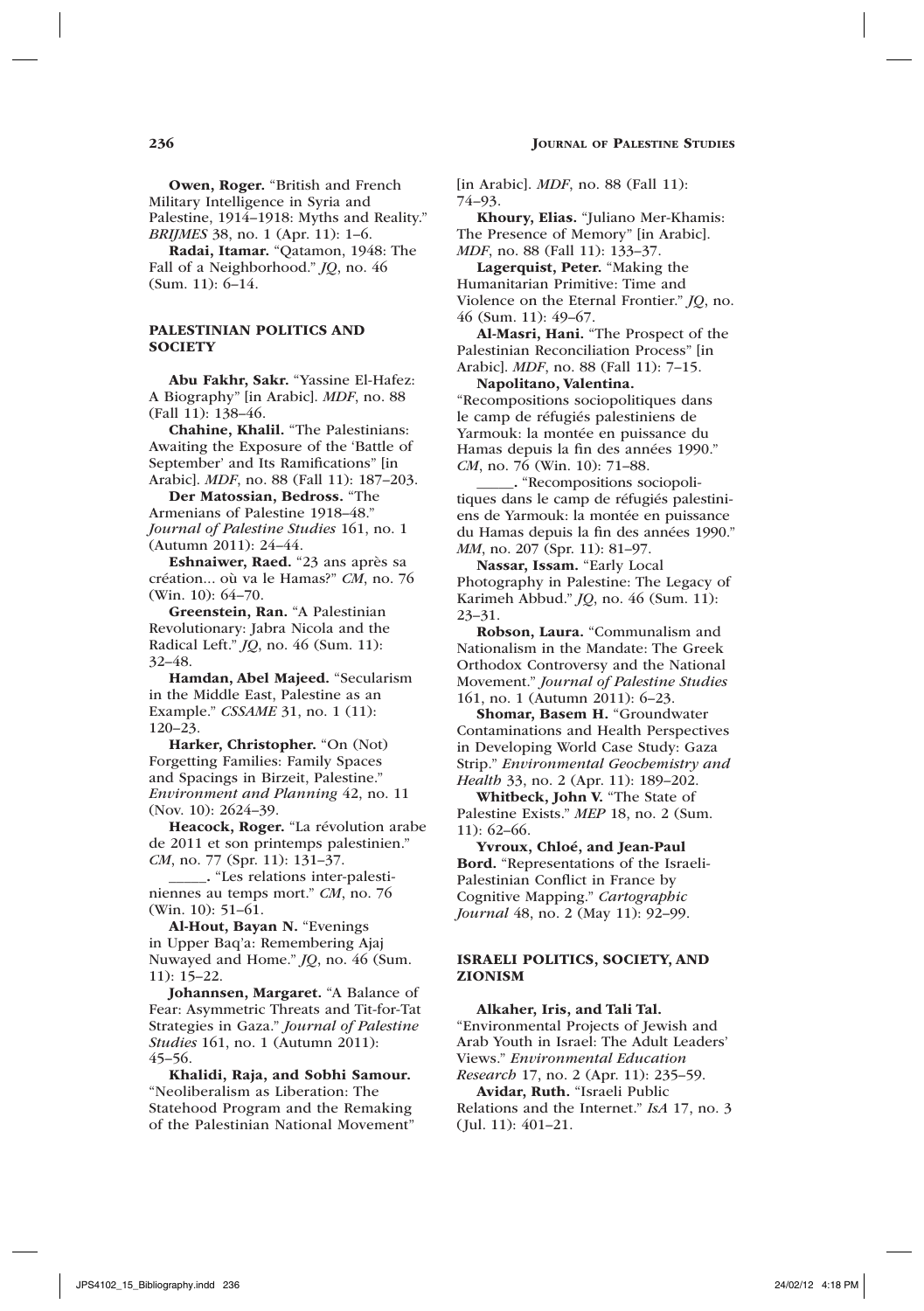Berthelot, Pierre. "Israël face aux révoltes arabes: raidissement ou ouvertures?" *CM*, no. 77 (Spr. 11): 139–51.

Braun-Lewensohn, Orna, Shifra Sagy, and Guy Roth. "Coping Strategies as Mediators of the Relationship between Sense of Coherence and Stress Reactions: Israeli Adolescents under Missile Attacks." *Anxiety, Stress and Coping* 24, no. 3 (May 11): 327–41.

Braverman, Irus. "Civilized Borders: A Study of Israel's New Crossing Administration." *Antipode* 43, no. 2 (Mar. 11): 264–95.

Campbell, Heidi. "Religion and the Internet in the Israeli Orthodox Context." *IsA* 17, no. 3 (Jul. 11): 364–83.

Caspi, Dan. "A Revised Look at Online Journalism in Israel: Entrenching the Old Hegemony." *IsA* 17, no. 3 (Jul. 11): 341–63.

Chehade, Mtanios. "A Hot Israeli Summer" [in Arabic]. *MDF*, no. 88 (Fall 11): 204–11.

Chipman, Katie, et al. "Predictors of Posttraumatic Stress-related Impairment in Victims of Terrorism and Ongoing Conflict in Israel." *Anxiety, Stress and Coping* 24, no. 3 (May 11): 255–71.

Doron, Gideon. "High-tech Nation: The Future of the Israeli Polity." *IsA* 17, no. 3 (Jul. 11): 313–26.

Eliezer, Daniel J. "'The State,' the Israeli and the Jewish" [in Arabic]. *DB*, nos. 33–34 (Win.–Spr. 11): 159–78.

Evans, Matt. "Exacerbating Social Cleavages: The Media's Role in Israel's Religious-Secular Conflict." *MEJ* 65, no. 2 (Spr. 11): 235–51.

Gabél, Ines. "The National-Religious Community and the Media: A Love-Hate Relationship." *IsS* 16, no. 3 (Fall 11): 51–72.

Haidar, Randa. "Racism against Foreign Workers: Another Face of Jewish Racism in Israel" [in Arabic]. *MDF*, no. 88 (Fall 11): 153–57.

Haleva-Amir, Sharon. "Online Israeli Politics: The Current State of the Art." *IsA* 17, no. 3 (Jul. 11): 467–85.

John, Nicholas A. "The Diffusion of the Internet to Israel: The First 10 Years." *IsA* 17, no. 3 (Jul. 11): 327-40.

Kampf, Ronit. "Internet, Conflict and Dialogue: The Israeli Case." *IsA* 17, no. 3 (Jul. 11): 384–400.

Korczyn, Oded. "Where Governmentality Ends: Border Control Officers and Deportations of Sojourners in Israel." *International Labor and Working Class-History* 79, no. 1 (Mar. 11): 81–102.

Livak, Lior, Azi Lev-On, and Gideon Doron. "MK Websites and the Personalization of Israeli Politics." *IsA* 17, no. 3 (Jul. 11): 445–66.

Manosevitch, Idit. "User Generated Content in the Israeli Online Journalism Landscape." *IsA* 17, no. 3 (Jul. 11): 422–44.

Meir–Glitzenstein, Esther. "Operation Magic Carpet: Constructing the Myth of the Magical Immigration of Yemenite Jews to Israel." *IsS* 16, no. 3 (Fall 11): 149–73.

Miles, William F. S. "Border Pedagogy in Israel." *MEJ* 65, no. 2 (Spr. 11): 253–77.

Monterescu, Daniel. "Estranged Natives and Indigenized Immigrants: A Relational Anthropology of Ethnically Mixed Towns in Israel." *World Development* 39, no. 2 (Feb. 11): 270–81.

Peled, Yaov. "The Internal Jewish Challenges to the Israeli Identity" [in Arabic]. *DB*, nos. 33–34 (Win.–Spr. 11): 179–90.

Rahmoun, Ahmad A. "The Negation of the 'Promised Land' Premise in Jewish Theology" [in Arabic]. *MA* 34, no. 390 (Aug. 11): 67–79.

Rubinstein, Amnon. "The Curious Case of Jewish Democracy: Does Israel Suffer from a Split-Personality Disorder?" [in Arabic]. *DB*, nos. 33–34 (Win.–Spr. 11): 141–57.

Selinger-Abutbul, Dana, Theodore Sasson, and Ephraim Tabory. "Framing Religious Conflict: Popular Israeli Discourse on Religion and State" [in Arabic]. *DB*, nos. 33–34 (Win.–Spr. 11): 107–39.

Slavin, Barbara. "Should Israel Become a 'Normal' Nation?" *WQ* 33, no. 4 (Oct. 10): 23–37.

Uhlmann, Allon J. "The Subversion of Arabic Instruction in Jewish Schools in Israel." *ROMES* 44, no. 2 (Win. 10): 139–51.

Vilanove, Pere. "Political and Social Recomposition in Israel and Palestine" [in Arabic]. *DB*, nos. 33–34 (Win.–Spr. 11): 191–200.

Werczberger, Rachel. "Memory, Land, and Identity: Visions of the Past and the Land in the Jewish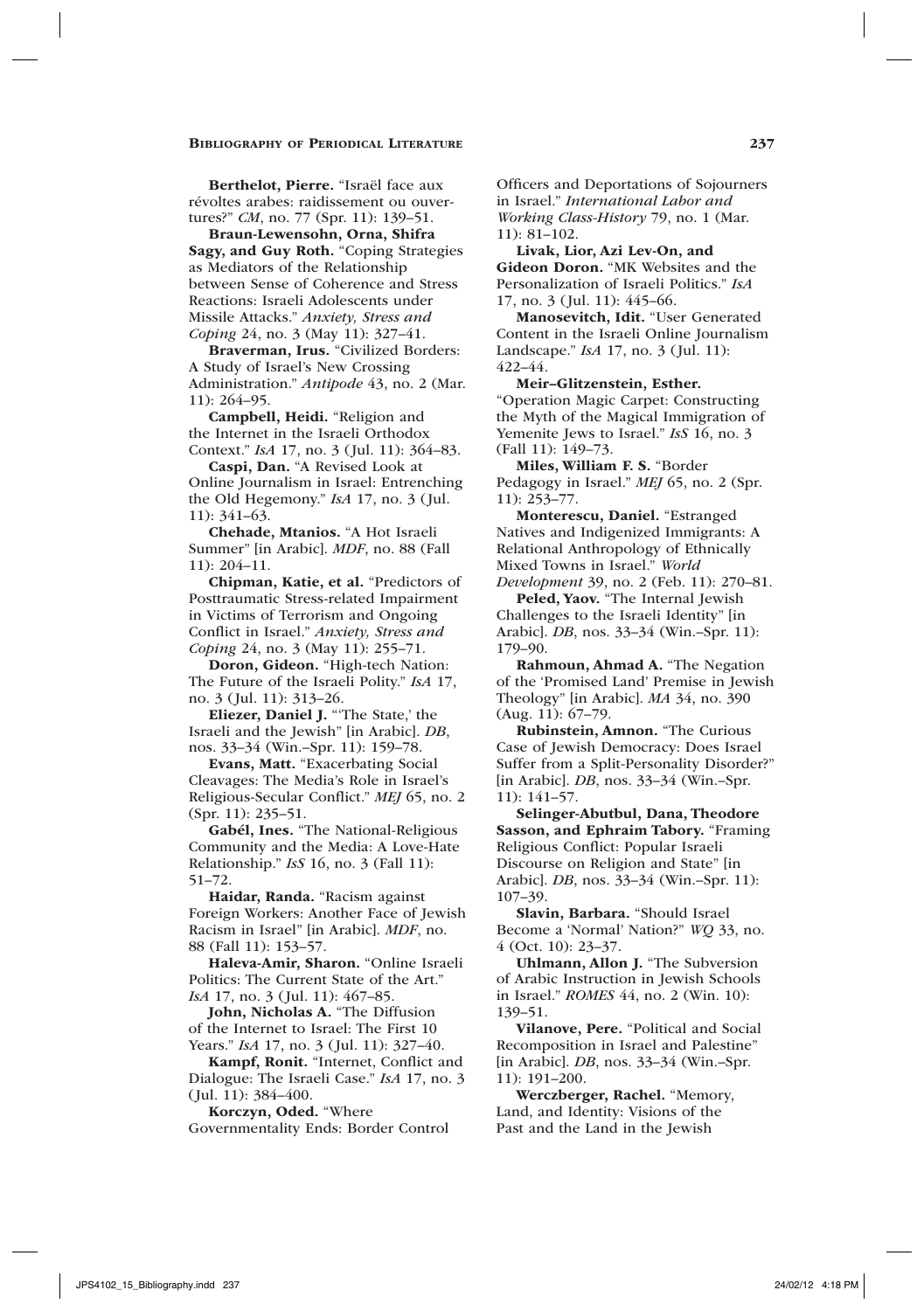Spiritual Renewal in Israel." *Journal of Contemporary Religion* 26, no. 2 (May 11): 269–89.

Yemini, Ben-Dror. "NGOs vs. Israel." *MEQ* 18, no. 2 (Spr. 11): 67–72.

# Arab and Middle Eastern **POLITICS**

Al-'Abdallah, Hamidi. "The Fall of Mubarak's Regime and Its Ramifications on the Palestinian Cause" [in Arabic]. *DB*, nos. 33–34 (Win.–Spr. 11): 11–23.

Abul Naml, Hussein. "A Palestinian-Syrian Argument about a Palestinian-Syrian Refugee Camp: A Critique" [in Arabic]. *MDF*, no. 88 (Fall 11): 158–65.

Allegra, Marco, and Paolo Napolitano. "Two States or Not Two States? Leadership and Peace Making in the Israeli-Palestinian Conflict." *MP* 16, no. 2 (Jun. 11): 261–78.

Bannias, Mohamad. "The Revolution of Words" [in Arabic]. *MDF*, no. 88 (Fall 11): 56–62.

Bardawil, Fadi. "The Dissolution of Depression: Two Reminders on the Present Arab Revolutions" [in Arabic]. *MDF*, no. 88 (Fall 11): 63–68.

Ben Menachem, Yoni. "Revolutions and Transformations in the Arab World: Regional and International Connotations and Their Effect on Israel" [in Arabic]. *DB*, nos. 33–34 (Win.–Spr. 11): 87–92.

Bozdémir, Michel. "La Turquie désorientée, ou l'émergence d'une puissance régionale?" *MM*, no. 207 (Spr. 11): 99–114.

Byman, Daniel. "Israel's Pessimistic View of the Arab Spring." *WQ* 34, no. 3 (Sum. 11): 123–36.

Chapuis, Julie. "La reconstruction post-2006 du Sud-Liban: nouveaux acteurs, nouvelles pratiques, nouvel espace?" *MM*, no. 207 (Spr. 11): 31–42.

Childs, Steven. "From Identity to Militancy: The Shi'a of Hezbollah." *Comparative Strategy* 30, no. 4 (Sep. 11): 363–72.

Daher, Aurélie. "Le Hezbolllah libanais et la résistance islamique au Liban: des stratégies complémentaires." *CM*, no. 76 (Win. 10): 101–11.

Freeman, Chas W., Jr. "The Arab Reawakening: Strategic Implications." *MEP* 18, no. 2 (Sum. 11): 29–36.

Ghosn, Faten, and Amal Khoury. "Lebanon after the Civil War: Peace or the Illusion of Peace?" *MEJ* 65, no. 3 (Sum. 11): 381–97.

al-Haj Saleh, Yassine. "The Revolution of the Public: Ethical, Cultural and Political Issues" [in Arabic]. *MDF* , no. 88 (Fall 11): 26–35.

Hamadeh, Hasan. "Syria, Where to? (Roundtable)" [in Arabic]. *MA* 34, no. 392 (Oct. 11): 20–27.

Hourani, Faisal. "The Egyptian Event in the Palestinian Understanding" [in Arabic]. *MDF*, no. 88 (Fall 11): 147–52.

Hourcade, Bernard. "Iran-Liban: une relation stratégique?" *CM*, no. 76 (Win. 10): 89–99.

Kayyali, Majed. "The Arab Peoples' Revolutions and Their Impact on the Palestinian Cause" [in Arabic]. *ShA*, no. 147 (Fall 11): 70–77.

Khashan, Hilal. "Lebanon's Islamist Stronghold." *MEQ* 18, no. 2 (Spr. 11): 85–90.

\_\_\_\_\_. "The View from Syria and Lebanon." *MEQ* 18, no. 3 (Sum. 11): 25–30.

Kirisci, Kemal. "Turkey's 'Demonstrative Effect' and the Transformation of the Middle East." *Insight Turkey* 13, no. 2 (Spr. 11): 33–56.

de Luget, Agnès, and Magalie Flores-Lonjou. "La difficile coexistence entre les Israéliens et les Palestiniens vue à travers Les Citronniers d'Eran Riklis." *Questions internationales*, no. 47 (Feb. 11): 107–13.

Mazel, Zvi. "The Arab World System in Deterioration" [in Arabic]. *DB*, nos. 33–34 (Win.–Spr. 11): 93–97.

Meier, Daniel. "La résistance islamique au Sud-Liban (1982–2010): construction identitaire à la frontière." *MM*, no. 207 (Spr. 11): 43-62.

Milstein, Michael. "A New-Old Middle East: Current Developments and Their Implications for Israel" [in Arabic]. *DB*, nos. 33–34 (Win.–Spr. 11): 73–86.

Moisseron, Jean-Yves. "Après les révolutions arabes: changer de paradigme dans le partenariat euro-méditerranéen." *CM*, no. 77 (Spr. 11): 153–65.

Nasser, Amjad. "The Local and the External in the Arab Revolutions" [in Arabic]. *MDF*, no. 88 (Fall 11): 69–73.

Ottaway, Marina. "The Middle East Is in Transition—To What?" *Insight Turkey* 13, no. 2 (Spr. 11): 1–8.

Özcan, Mesut. "From Distance to Engagement: Turkish Policy towards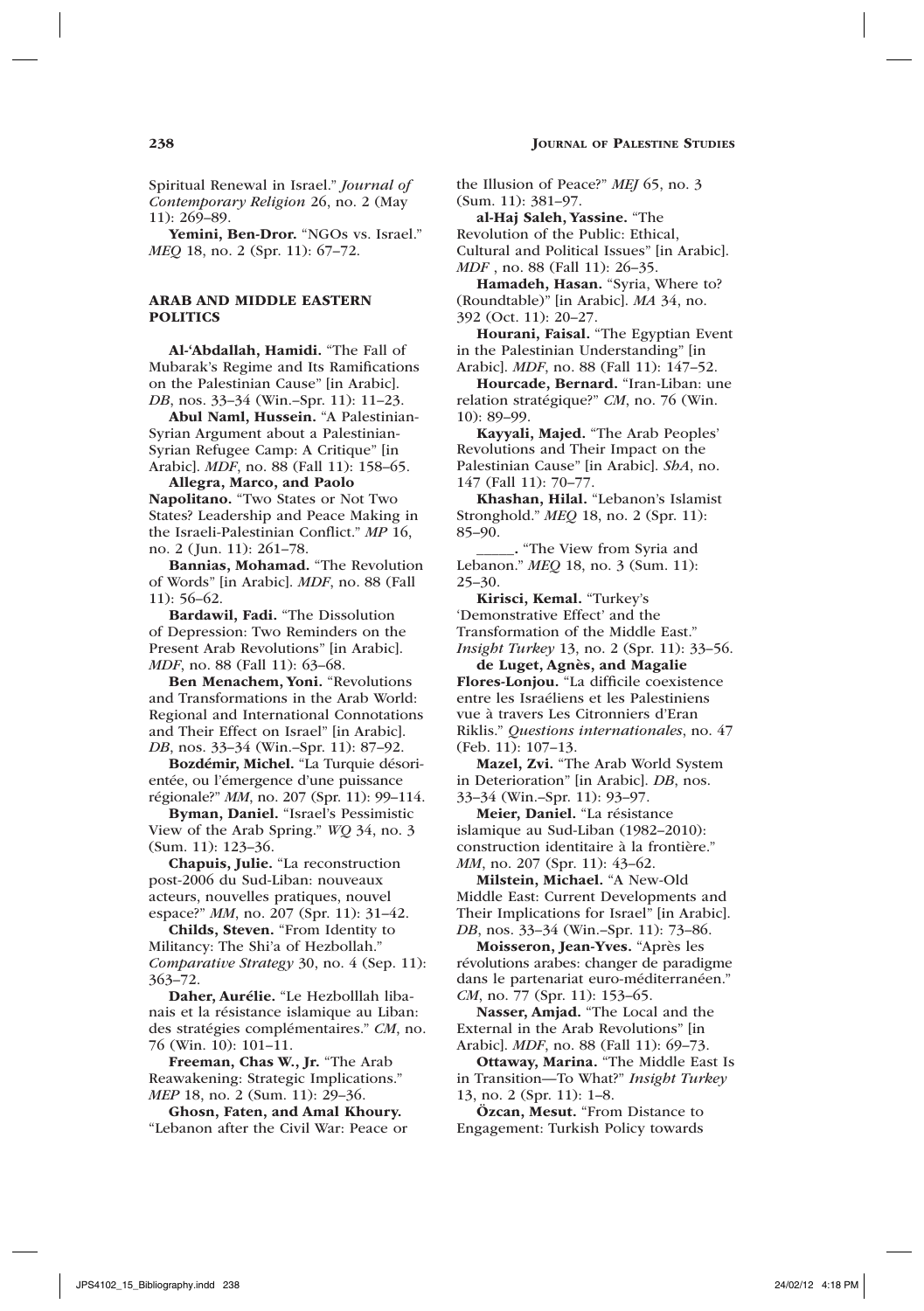the Middle East, Iraq and Iraqi Kurds." *Insight Turkey* 13, no. 2 (Spr. 11): 71–92.

Al-Sharif, Omayma. "The Arab Popular Revolutions and the Conflict's Future with Israeli Occupation [in Arabic]." *DB*, nos. 33–34 (Win.–Spr. 11): 25–38.

Tür, Özlem. "Deepening Syrian-Turkish-Relations in the 2000s: Common Security Concerns, Economic Integration and Limitations." *Orient* 52, no. 3 (11): 36–40.

Taqieddine, Suleiman. "Regional Uncertainties and Their Ramifications on Lebanon" [in Arabic]. *ShA*, no. 147 (Fall 11): 78–86.

Teitelbaum, Joshua. "The Muslim Brotherhood in Syria, 1945–1958: Founding, Social Origins, Ideology." *MEJ* 65, no. 2 (Spr. 11): 213–33.

Traboulsi, Fawwaz. "No Liberty without Equality" [in Arabic]. *MDF*, no. 88 (Fall 11): 16–25.

Wieland, Carsten. "Syrian Scenarios and the Levant's Insecure Future." *Orient* 52, no. 3 (11): 41–45.

Younis, Sharif. "The Fall of the Nasserite Political Values" [in Arabic]. *MDF*, no. 88 (Fall 11): 48–55.

Zarakol, Ayse. "Turkey and the Arab World: A Reconvergence of Destinies." *Orient* 52, no. 3 (11): 31–35.

Zureik, Ra`ef. "Arab Revolutions: A Big Stone in Contaminated Water" [in Arabic]. *MDF*, no. 88 (Fall 11): 36–47.

# International Relations

al-Afifi, Fathi. "War on Creative Chaos: The Central Trend in Globalized Arab Revolutions" [in Arabic]. *MA* 34, no. 390 (Aug. 11): 151–70.

Barnwell, Kristi N. "'Caught between His Friends and His Enemies': The Evolution of American-Jordanian Collaboration in the 1960s." *Diplomacy and Statecraft* 22, no. 2 (Jun. 11): 281–99.

Baroudi, Sami E., and Imad Salamey. "US-French Collaboration on Lebanon: How Syria's Role in Lebanon and the Middle East Contributed to a US-French Convergence." *MEJ* 65, no. 3 (Sum. 11): 398–425.

Bicchi, Federica. "The Union for the Mediterranean, or the Changing Context of Euro-Mediterranean Relations." *MP* 16, no. 1 (Mar. 11): 3–19.

Burstein, Paul. "What Is Really Being Debated in the Debate on the Distancing Hypothesis?" *CJ* 30, nos. 2–3 (Oct. 10): 213–17.

Cohen, Steven, and Ari Kelman. "Distancing Is Closer than Ever." *CJ* 30, nos. 2–3 (Oct. 10): 145–58.

\_\_\_\_\_. "Thinking about Distancing from Israel." *CJ* 30, nos. 2–3 (Oct. 10): 287–96.

Cordesman, Anthony H., et al. "Symposium: The Arab Uprisings and U.S. Policy: What Is the American National Interest?" *MEP* 18, no. 2 (Sum.  $11)$  $-28$ 

Darbouche, Hakim. "Third Time Lucky? Euro-Mediterranean Energy Co-operation under the Union for the Mediterranean." *MP* 16, no. 1 (Mar. 11): 193–211.

Dartnell, Michael. "The Body and Controlling the Means of Violence: The Impact of the October 1985 Beirut Suicide Attacks on France's 'Action Directe.'" *Contemporary Security Studies* 32, no. 1 (11): 116–33.

Del Sarto, Raffaella A. "Plus ca change…? Israel, the EU and the Union for the Mediterranean." *MP* 16, no. 1 (Mar. 11): 117–34.

Delgado, Mireia. "France and the Union for the Mediterranean: Individualism versus Co-operation." *MP* 16, no. 1 (Mar. 11): 39–57.

DellaPergola, Sergio. "Distancing, Yet One." *CJ* 30, nos. 2–3 (Oct. 10): 183–90.

Echagüe, Ana, Hélène Michou, and Barah Mikail. "Europe and the Arab Uprisings: EU Vision versus Member State Action." *MP* 16, no. 2 (Jun. 11): 329–35.

Fellman, Gordon. "Responding to the Debate between Sasson, et al., and Cohen and Kelman." *CJ* 30, nos. 2–3 (Oct. 10): 247–51.

Geffen, Rela. "The Distancing Hypothesis: Fact or Fiction? A Response." *CJ* 30, nos. 2–3 (Oct. 10): 254–55.

Gold, Dore. "Iran, Hizbullah, Hamas and Global Jihad: A New Conflict Paradigm for the West—Executive Summary" [in Arabic]. *DB*, nos. 33–34 (Win.–Spr. 11): 99–104.

Goldscheider, Calvin. "American and Israeli Jews: Oneness and Distancing." *CJ* 30, nos. 2–3 (Oct. 10): 205–11.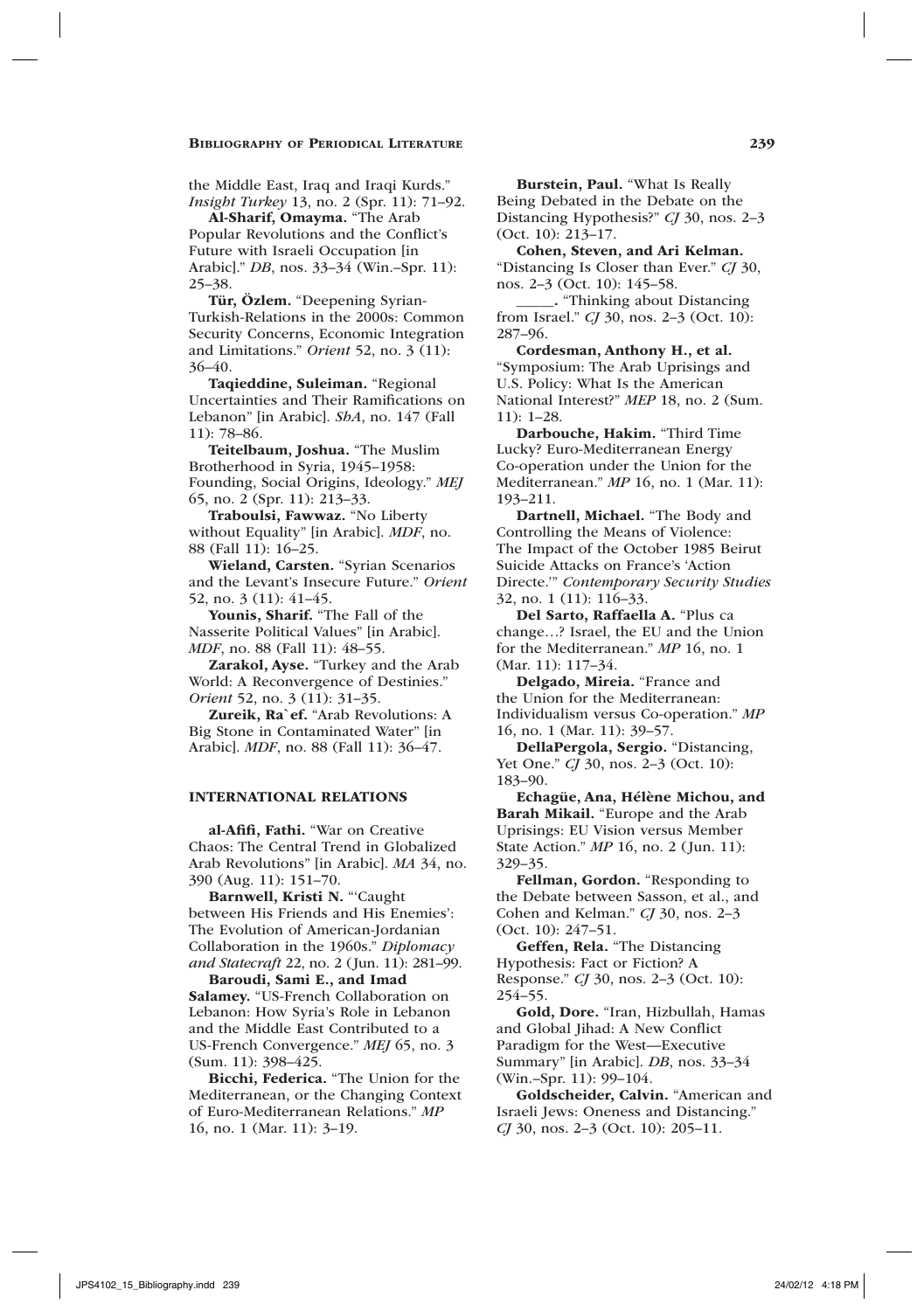al-Hariri, Jasim U. "Israeli

Penetration of Central Asian Nations and Repercussions for Relations with the Arab World." *CAA* 4, no. 3 (Jul.–Sep. 11): 322–40.

Henry, Jean-Robert. "La politique euro-méditerranéenne au point mort." *Questions internationales*, no. 47 (Feb. 11): 93–98.

Holden, Patrick. "A New Beginning? Does the Union for the Mediterranean Herald a New Functionalist Approach to Co-operation in the Region?" *MP* 16, no. 1 (Mar. 11): 155–69.

Hollis, Rosemary. "The UfM and the Middle East 'Peace Process': An Unhappy Symbiosis." *MP* 16, no. 1 (Mar. 11): 99–116.

Horowitz, Bethamie. "Beyond Attachment: Widening the Analytic Focus about the American Jewish Relationship to Israel." *CJ* 30, nos. 2–3 (Oct. 10): 241–46.

Horowitz, Irving. "'Distancing' from Israel in Jewish American Life." *CJ* 30, nos. 2–3 (Oct. 10): 175–81.

Hunt, Diana. "The UfM and Development Prospects in the Mediterranean: Making a Real Difference?" *MP* 16, no. 1 (Mar. 11): 171–92.

Johansson-Nogues, Elisabeth. "The UfM's Institutional Structure: Making Inroads towards 'Co-Ownership'?" *MP* 16, no. 1 (Mar. 11): 21–38.

Keysar, Ariela. "Distancing from Israel: Evidence on Jews of No Religion." *CJ* 30, nos. 2–3 (Oct. 10): 199–204.

Kobrin, Lawrence. "Measuring 'Attachment' and 'Distance': American Jews and Israel." *CJ* 30, nos. 2–3 (Oct. 10): 269–72.

Kotler-Berkowitz, Laurence, and Jonathon Ament. "The Israel Attachments of American Jews: Assessing the Debate." *CJ* 30, nos. 2–3 (Oct. 10): 165–73.

Kouttroub, Smail. "Les déterminants de la politique arabe de la France: une approche comparée." *MM*, no. 207 (Spr. 11): 115–23.

Kushner, Arlene. "UNRWA's Anti-Israel Bias." *MEQ* 18, no. 3 (Sum. 11): 84–91.

Lafargue, François. "Chine-Israël: une relation ambiguë." *MM*, no. 206 (Win. 10–11): 143–51.

Marines, Alejandra G. "Mexico's Elusive Foreign Policy towards the

Middle East: Between Indifference and Engagement." *CAA* 4, no. 3 (Jul.–Sep. 11): 341–59.

Miller, Ron, and Arnold Dashefsky. "Brandeis v. Cohen et al.: The Distancing from Israel Debate." *CJ* 30, nos. 2–3 (Oct. 10): 155–64.

Al-Oraibi, Mina, and Gerard Russell. "The Trust Deficit: Seven Steps Forward for U.S.–Arab Dialogue." *WQ* 34, no. 3 (Sum. 11): 151–63.

O'Sullivan, Meghan L. "Iran and the Great Sanctions Debate." *WQ* 33, no. 4 (Oct. 10): 7–21.

Phillips, Bruce. "Splitting the Difference and Moving Forward with the Research." *CJ* 30, nos. 2–3 (Oct. 10): 257–61.

Pomson, Alex. "A Sense of Distance through the Classroom Window." *CJ* 30, nos. 2–3 (Oct. 10): 263–67.

Rosen, Steven J. "Abbas vs. Obama." *MEQ* 18, no. 2 (Spr. 11): 53–58.

Sasson, Theodore, Charles Kadushin, and Leonard Saxe. "On Sampling, Evidence and Theory: Concluding Remarks on the Distancing Debate." *CJ* 30, nos. 2–3 (Oct. 10): 149–53.

\_\_\_\_\_. "Trends in American Jewish Attachment to Israel: An Assessment of the 'Distancing' Hypothesis." *CJ* 30, nos. 2–3 (Oct. 10): 297–319.

Schäfer, Isabel. "Europe's Mediterranean Policy and the Arab

Spring." *Orient* 52, no. 3 (11): 20–25. Schick, Marvin. "Distance Is Always Relative." *CJ* 30, nos. 2–3 (Oct. 10):

273–78. Schlumberger, Oliver. "The Ties That Do Not Bind: The Union for the Mediterranean and the Future of Euro-Arab Relations." *MP* 16, no. 1 (Mar. 11): 135–53.

Sheskin, Ira. "A Geographical Approach to an Analysis of the Distancing Hypothesis." *CJ* 30, nos. 2–3 (Oct. 10): 219–26.

Smith, Lee. "Weakening Washington's Middle East Influence." *MEQ* 18, no. 3 (Sum. 11): 3–10.

Tabory, Ephraim. "Attachment to Israel and Jewish Identity: An Assessment of an Assessment." *CJ* 30, nos. 2–3 (Oct. 10): 191–97.

Voltolini, Benedetta. "The Middle East and the Mediterranean: The 'Russian Doll' Policy of the European Union." *MP* 16, no. 2 (Jun. 11): 337–42.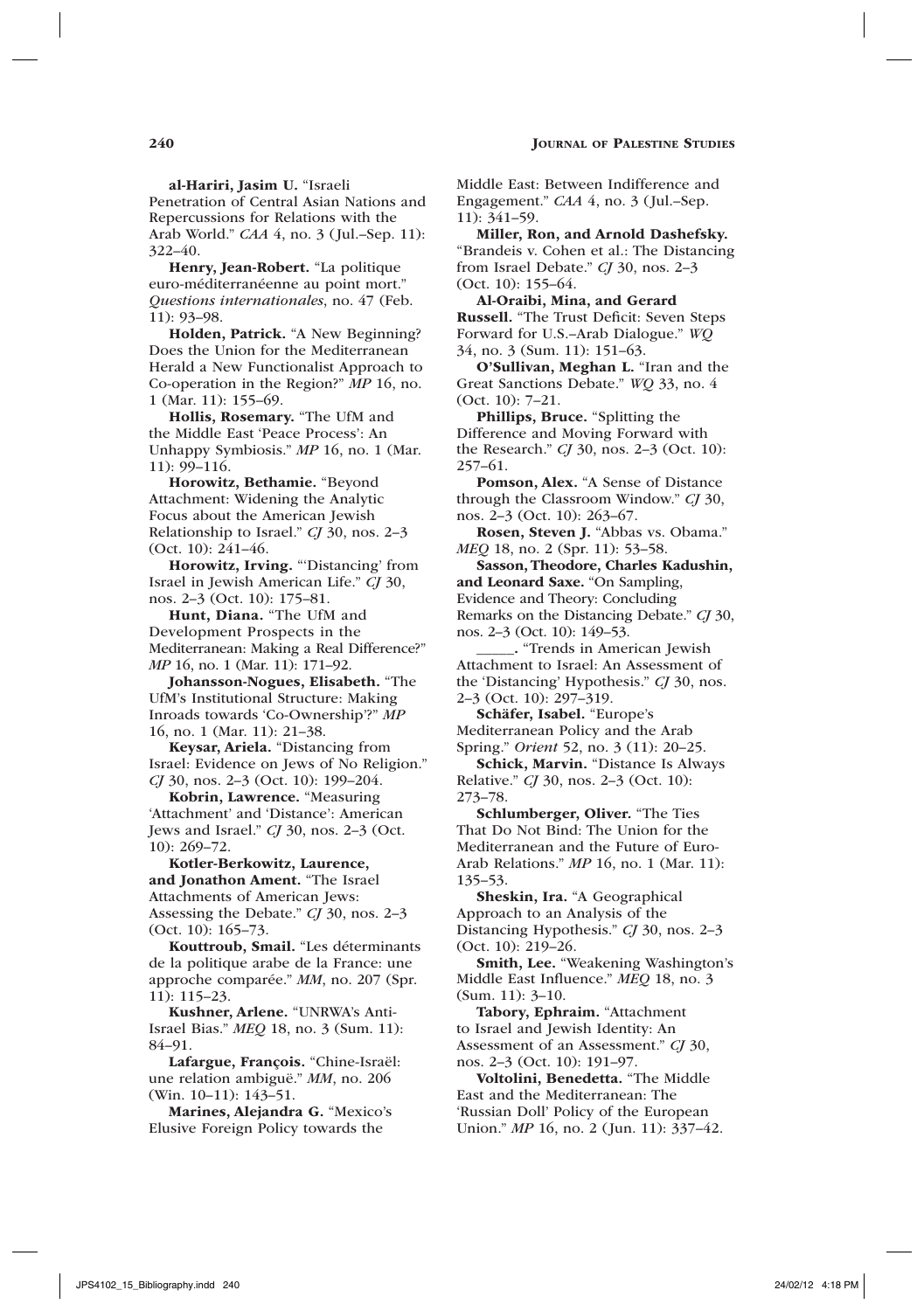Waage, Hilde H. "The Winner Takes All: The 1949 Island of Rhodes Armistice Negotiations Revisited." *MEJ* 65, no. 2 (Spr. 11): 279–304.

Waxman, Chaim. "Beyond Distancing: Jewish Identity, Identification, and America's Young Jews." *CJ* 30, nos. 2–3 (Oct. 10): 227–32.

Weinfeld, Morton. "The Distancing Debate." *CJ* 30, nos. 2–3 (Oct. 10): 279–81.

Wertheimer, Jack. "Go Out and See What the People Are Doing." *CJ* 30, nos. 2–3 (Oct. 10): 233–39.

Zweig, Ronald. "Distancing or Transformation? Ties to Israel Come of Age." *CJ* 30, nos. 2–3 (Oct. 10): 283–85.

### Law

Hasan, Rana. "Nahr el-Bared Camp: Between the Barriers of Security and Law" [in Arabic]. *MDF*, no. 88 (Fall 11): 107–21.

Maruani, Tseira. "The Role of Courts in Open Space Conservation: Lessons from the Israeli Experience." *Landscape and Urban Planning* 100, no. 4 (Apr. 11): 364–68.

Meydani, Assaf. "The Intervention of the Israeli High Court of Justice in Government Decisions: An Empirical, Quantitative Perspective." *IsS* 16, no. 3 (Fall 11): 174–90.

## **MILITARY**

Benchtein, André. "Un Moyen-Orient exempt d'armes de destruction massive: un projet difficile à mettre en oeuvre." *Questions internationales*, no. 47 (Feb. 11): 105–6.

Levy, Yagil. "The Israeli Military: Imprisoned by the Religious Community." *MEP* 18, no. 2 (Sum. 11): 67–83.

Saab, Bilal, and Nicolas Blanford. "Next War: How Another Conflict between Hizballah and Israel Could Look and How Both Sides Are Preparing for It" [in Arabic]. *MA* 34, no. 391 (Sep. 11): 147–53.

# Economy, Society, and **EDUCATION**

Badwan, Ali. "The Revolution of the New Media in the Arab World" [in Arabic]. *DB*, nos. 33–34 (Win.–Spr. 11): 51–70.

Hammack, Phillip L., Andrew Pilecki, Neta Caspi, et al. "Prevalence and Correlates of Delegitimization among Jewish Israeli Adolescents." *Peace and Conflict* 17, no. 2 (Apr. 11): 151–78.

Katz, David, and Itay Fischhendler. "Spatial and Temporal Dynamics of Linkage Strategies in Arab-Israeli Water Negotiations." *Political Geography* 30, no. 1 (11): 13–24.

Pandey, Punam. "Water between Israel and Palestine: An Iniquitous Bargain." *Journal of South Asian and Middle Eastern Studies* 34, no. 3 (Spr. 11): 83–100.

Parthasarathi, Prasannan, and Donald Quataert. "Migrant Workers in the Middle East: Introduction.' *International Labor and Working Class-History* 79, no. 1 (Mar. 11): 4–6.

Six-Hohenbalken, Maria, and Andre Gingrich. "Diaspora and 'Arabness': Limits and Potentials for Critical Analysis." *CSSAME* 31, no. 2 (11): 372–80.

Tadmor-Shimony, Tali. "Immigrant and Veteran Teachers of the 1948 Generation: As Socialization Agents of the New State." *IsS* 16, no. 3 (Fall 11): 97–122.

\_\_\_\_\_. "Cultivating the Soil as an Educational Message in Israeli Schools during the 1950s and 1960s." *Journal of Modern Jewish Studies* 10, no. 1 (Mar. 11): 23–42.

Thiollet, Helene. "Migration as Diplomacy: Labor Migrants, Refugees, and Arab Regional Politics in the Oil-Rich Countries." *International Labor and Working Class-History* 79, no. 1 (Mar. 11): 103–21.

#### Literature, Arts, and culture

# Gesser-Edelsburg, Anat.

"Entertainment-Education: Dilemmas of Israeli Creators of Theatre about the Israeli-Palestinian Conflict in Promoting Peace." *Journal of Peace Education* 8, no. 1 (Apr. 11): 55–76.

Rowe, Nicholas. "Dance and Political Credibility: The Appropriation of Dabkeh by Zionism, Pan-Arabism, and Palestinian Nationalism." *MEJ* 65, no. 3 (Sum. 11): 363–80.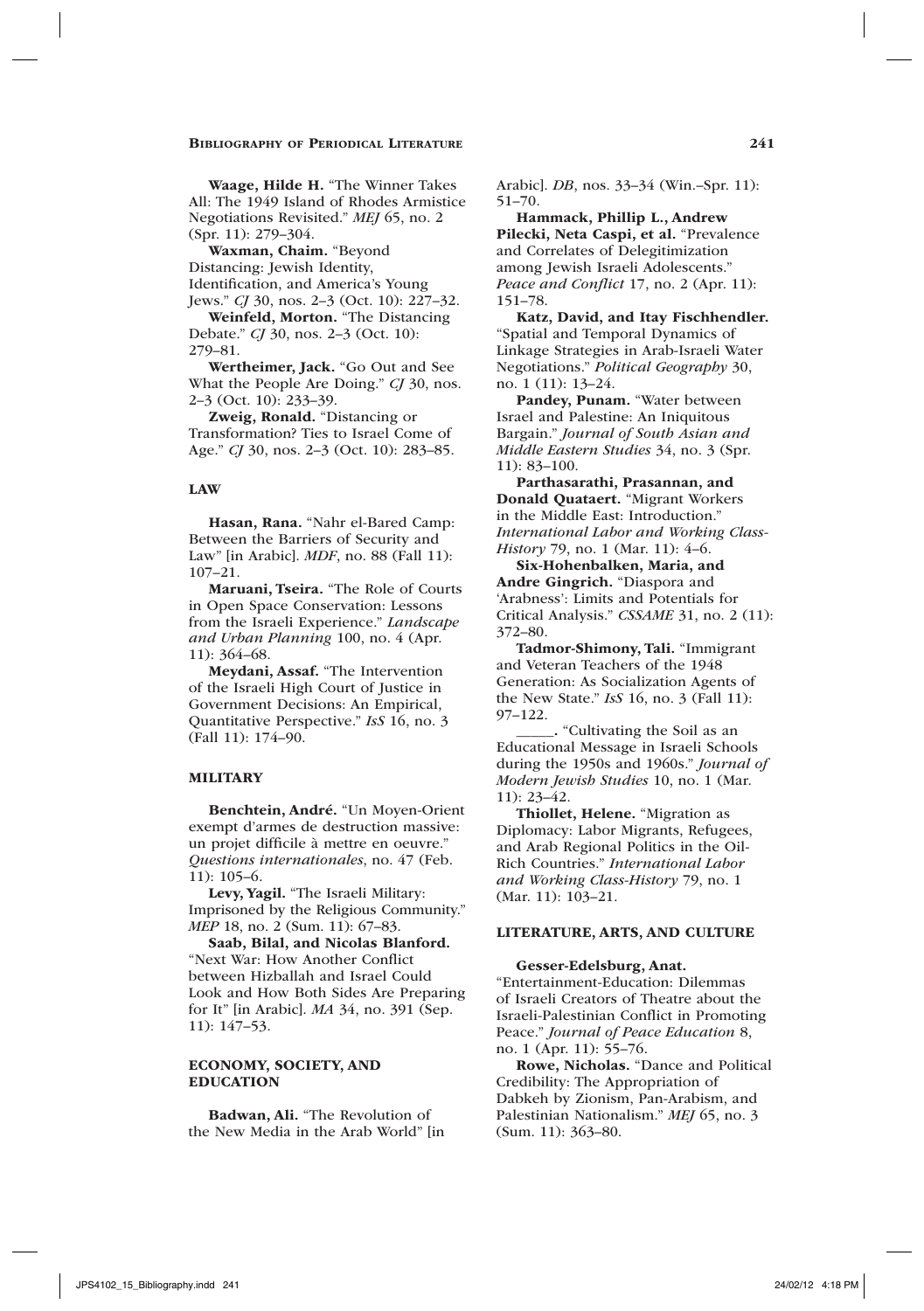Rutlinger-Reiner, Reina. "'Drowning in the Marsh': Israeli Orthodox Theatrical Representations of the Singles Scene." *IsS* 16, no. 3 (Fall 11): 73–96.

# Book Reviews

#### Reference and General

Ernst, Carl W., and Richard C. Martin, eds. Rethinking Islamic Studies: From Orientalism to Cosmopolitanism in *ROMES* 42, no. 2 (Win. 10): 234–35 (K. Ghanea-Bassiri).

# History (through 1948) and **GEOGRAPHY**

Alon, Yoav. The Making of Jordan: Tribes, Colonialism and the Modern State in *Diplomacy and Statecraft* 22, no. 1 (Jan. 11): 170–71 (N. Ashton).

Baumel-Schwartz, Judith T. Perfect Heroes: The World War II Parachutists and the Making of Israeli Collective Memory in *JIsH* 20, no. 2 (Sep. 11): 233–37 (N. Ben-Yehuda).

Makdisi, Ussama. Artillery of Heaven: American Missionaries and the Failed Conversion of the Middle East in *ROMES* 42, no. 2 (Win. 10): 250–51 (N. Stockdale).

Miller, Rory, ed. Britain, Palestine and Empire: The Mandate Years in *MES* 47, no. 4 (Jul. 11): 688–91 (S. Kelly).

Pappé, Ilan. The Rise and Fall of a Palestinian Dynasty: The Husaynis, 1700–1948 in *MEJ* 65, no. 3 (Sum. 11): 511–12 (M. Hughes).

Saposnik, Arieh B. Becoming Hebrew: The Creation of a Jewish National Culture in Ottoman Palestine in *JIsH* 20, no. 2 (Sep. 11): 225–30 (B. Tov); *Journal of Modern Jewish Studies* 10, no. 1 (Mar. 11): 145–47 (S. Waldman).

#### PALESTINIAN POLITICS AND SOCIETY

Braverman, Irus. Planted Flags: Trees, Land, and Law in Israel/ **Palestine** in *IJMES* 43, no. 3 (Aug. 11): 548–51 (G. Fields).

Chomsky, Noam, and Ilan Pappé. Gaza in Crisis: Reflections on Israel's War against the Palestinians in *CAA* 4, no. 3 (Jul.–Sep. 11): 372–78 (L. Fakkas).

Christison, Kathleen, and Bill Christison. Palestine in Pieces: Graphic Perspectives on the Israeli Occupation in *MEJ* 62, no. 1 (Spr. 11): 332–33 (E. Hagopian).

Davis, Rochelle A. Palestinian Village Histories: Geographies of the Displaced in *MES* 47, no. 4 (Jul. 11): 686–88 (S. Frantzman).

Hessel, Stephane. Indignez-vous in *MDF*, no. 88 (Fall 11): 184–86 (R. Samara).

Kaufman-Lacusta, Maxine. Refusing to Be Enemies: Palestinian and Israeli Nonviolent Resistance to the Israeli Occupation in *ROMES* 42, no. 2 (Win. 10): 241–42 (J. Chaitin).

Matar, Dina. What It Means to Be Palestinian: Stories of Palestinian People in *JQ*, no. 43 (Sum. 11): 71–74 (A. Alshaer).

Milton-Edwards, Beverley, and Farrell Stephen. Hamas: The Islamic Resistance Movement in *Politics and Policy* 39, no. 3 (Jun. 11): 469–80 (O. Alekseeva-Carnevali).

al-Sakakini, Khalil. Diaries of Khalil al-Sakakini, Vol. 8, 1942–1952: The Exodus from Qatamon [in Arabic] in *MEJ* 65, no. 3 (Sum. 11): 519–20 (I. Radai).

Wiles, Rich. Decades of Oppression, Victimization, and Perseverance behind the Wall: Life, Love, and Struggle in Palestine in *MEJCC* 4, no. 2 (11): 245–58 (R. Falk).

#### **JERUSALEM**

Lemir, Vincent. La soif de Jérusalem in *JQ*, no. 43 (Sum. 11): 68–70 (R. Mazza).

Nuseibeh, Hazem Z. Jerusalemites: A Living Memory in *MEJ* 65, no. 3 (Sum. 11): 518–19 (I. Boullata).

#### Israeli Politics, Society, and Zionism

Cohen, Hillel. Good Arabs: The Israeli Security Agencies and the Israeli Arabs 1948–1967 in *ROMES* 42,

no. 2 (Win. 10): 231–32 (I. Pappe).

Feldman, Yael S. Glory and Agony: Isaac's Sacrifice and National

Narrative in *JIsH* 20, no. 2 (Sep. 11):

230–33 (I. Milner). Gal, Allon, Athena S. Leoussi,

and Anthony D. Smith. The Call of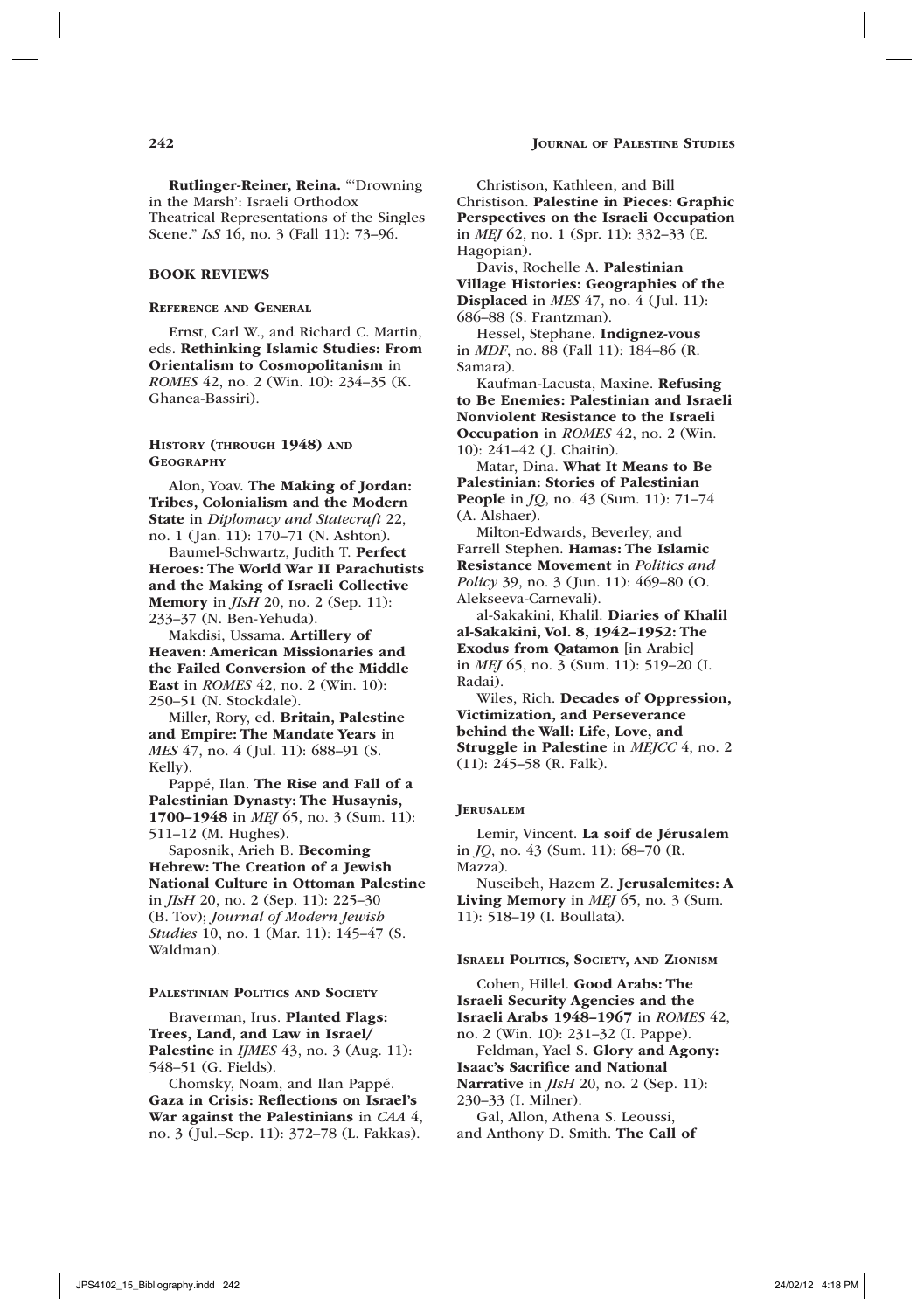Homeland: Diaspora Nationalism, Past and Present in *JIsH* 20, no. 2 (Sep. 11): 211–24 (A. Dubnov).

Ghanem, As'ad. Ethnic Politics in Israel: The Margins and the Ashkenazi Center in *IJMES* 43, no. 3 (Aug. 11): 581–83 (A. Kaufman).

Ghazi-Bouillon, Asima.

Understanding the Middle East Peace Process: Israeli Academia and the Struggle for Identity in *IJMES* 43, no. 3 (Aug. 11): 565–67 (M. Hallward).

Helman, Anat. Young Tel Aviv: A Tale of Two Cities in *JIsH* 20, no. 2 (Sep. 11): 240–42 (T. Razi).

Jamal, Amal. The Arab Public Sphere in Israel: Media Space and Cultural Resistance in *IJMES* 43, no. 3 (Aug. 11): 552–54 (A. Bishara).

Pappé, Ilan. Out of the Frame: The Struggle for Academic Freedom in Israel in *MEJ* 62, no. 1 (Spr. 11): 335–37 (M. Hughes).

Petras, James. War Crimes in Gaza and the Zionist Fifth Column in America in *Journal of Contemporary Asia* 41, no. 2 (May 11): 346–48 (R. Clairmont).

Shvarts, Shifra. Health and Zionism: The Israeli Health Care System, 1948– 1960 in *JIsH* 20, no. 2 (Sep. 11): 237–40 (N. Kirsh).

Zalman Shazar Center for Jewish History and Ben-Gurion Research Institute for the Study of Israel and Zionism. World Regional Zionism: Geo-Cultural Dimensions [in Hebrew] in *JIsH* 20, no. 2 (Sep. 11): 211–24 (A. Dubnov).

# Arab and Middle Eastern Politics

Achcar, Gilbert. The Arabs and the Holocaust: The Arab-Israeli War of Narratives in *BRIJMES* 38, no. 2 (11): 284–86 (A. al-Hardan); *MEJ* 62, no. 1 (Spr. 11): 327–31 (N. Caplan).

Bizri, Dalal. Egypt, the Country That I Think Of [in Arabic] in *MDF*, no. 88 (Fall 11): 166–68 (Z. Majed).

Cambanis, Thanassis. Privilege to Die: Inside Hezbollah's Legions and Their Endless War against Israel in *MEJ* 65, no. 3 (Sum. 11): 501–6 (D. Sorenson).

Caplan, Neil. The Israel-Palestine Conflict: Contested Histories in *ROMES* 42, no. 2 (Win. 10): 227–28 (Y. Aronoff).

Chitti, Ahmad Z. One Hundred Steps of Revolution: Diaries from Medan el Tahrir [in Arabic] in *MDF*, no. 88 (Fall 11): 181–83 (C. Abu Jaoude).

Harb, Ali. The Revolutions of Soft Power in the Arab World: Toward the Disintegration of Dictatorships and Religious Extremism [in Arabic] in *MDF*, no. 88 (Fall 11): 179–81 (S. al-Kawakbi).

Litvak, Meir, and Esther Webman. From Empathy to Denial: Arab Responses to the Holocaust in *MEJ* 62, no. 1 (Spr. 11): 327–31 (N. Caplan).

Morris, Benny. One State, Two States: Resolving the Israel/Palestine Conflict in *Journal of Modern Jewish Studies* 10, no. 1 (Mar. 11): 147–50 (T. Klug).

Shlaim, Avi. Israel and Palestine: Reappraisals, Revisions, Refutations in *BRIJMES* 38, no. 2 (11): 283–84 (H. Khatib).

Wedeen, Lisa. Ambiguities of Domination: Politics, Rhetoric and Symbols in Contemporary Syria [in Arabic] in *MDF*, no. 88 (Fall 11): 171–74 (O. Dahi).

#### International Relations

Azrieli, David. Rekindling the Torch: The Story of Canadian Zionism in *Azure*, no. 45 (Sum. 11): 100–6 (M. Braverman).

Debrauwere-Miller, Nathalie, ed. Israeli-Palestinian Conflict in the Francophone World in *Modern Language Review* 106, no. 3 (Jul. 11): 880–81 (O. Harrison).

Hahn, Peter L. Caught in the Middle East: U.S. Policy toward the Arab-Israeli Conflict in *Journal of Cold War Studies* 13, no. 1 (Win. 11): 236–37 (M. Lak).

Musu, Costanza. European Union Policy towards the Arab-Israeli Peace Process: The Quicksands of Politics in *Journal of Common Market Studies* 39, no. 3 (May 11): 693–94 (P. van Houwelingen).

## **MILITARY**

Cordesman, Anthony. Arab-Israeli Military Forces in an Era of Asymmetric Wars in *Politics and Policy* 39, no. 3 (Jun. 11): 469-80 (O. Alekseeva-Carnevali).